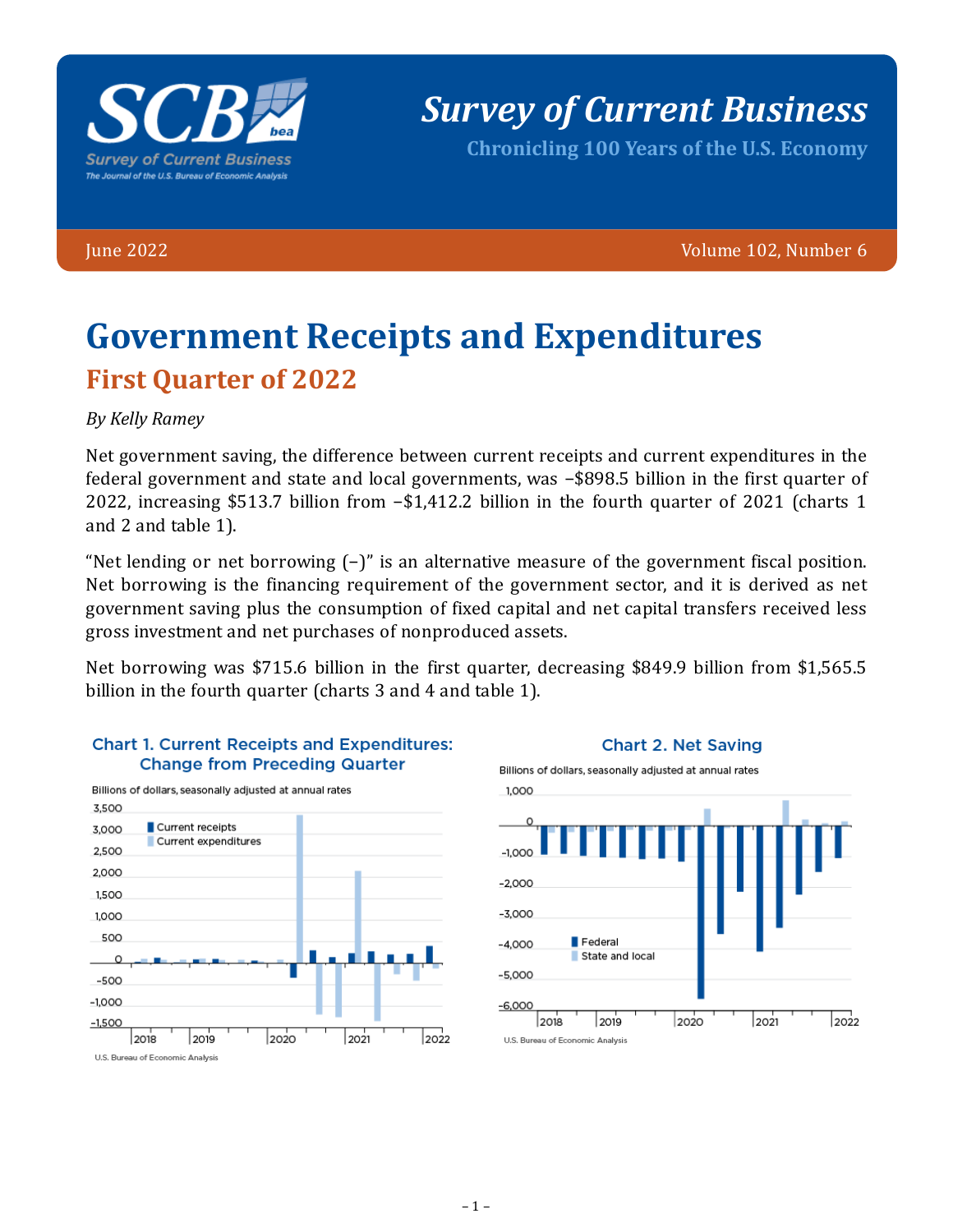#### **Chart 3. Total Receipts and Expenditures: Change from Preceding Quarter**

Billions of dollars, seasonally adjusted at annual rates 3,500 Total receipts 3,000 Total expenditures 2,500 2,000 1,500 1,000 500  $\circ$  $-500$  $-1,000$  $-1,500$  $-2,000$ 2022 2018 2020  $2021$ 2019 U.S. Bureau of Economic Analysis

#### Chart 4. Net Lending or Net Borrowing

Billions of dollars, seasonally adjusted at annual rates



### **Table 1. Net Government Saving and Net Lending or Net Borrowing (Billions of dollars, seasonally adjusted at annual rates)**

|                |                                    | <b>Level</b> | Change from preceding quarter |          |          |          |  |
|----------------|------------------------------------|--------------|-------------------------------|----------|----------|----------|--|
| <b>Line</b>    |                                    | 2022         |                               | 2022     |          |          |  |
|                |                                    | ш            | $\Pi$                         | III      | IV       |          |  |
|                | Current receipts                   | 7,391.5      | 275.2                         | 202.4    | 215.5    | 396.6    |  |
| $\overline{2}$ | Current expenditures               | 8,290.0      | $-1,341.6$                    | $-251.5$ | $-402.3$ | $-117.1$ |  |
|                |                                    |              |                               |          |          |          |  |
| 3              | Net government saving              | $-898.5$     | 1,616.6                       | 454.0    | 617.8    | 513.7    |  |
| 4              | Federal                            | $-1,042.2$   | 776.2                         | 1,077.1  | 737.5    | 455.9    |  |
| 5              | State and local                    | 143.6        | 840.5                         | $-623.1$ | $-119.7$ | 57.7     |  |
|                |                                    |              |                               |          |          |          |  |
| 6              | Net lending or net borrowing $(-)$ | $-715.6$     | 1,821.0                       | 469.4    | 606.5    | 849.9    |  |
| 7              | Federal                            | $-824.3$     | 964.5                         | 1,081.3  | 731.7    | 781.9    |  |
| 8              | State and local                    | 108.8        | 856.6                         | $-612.0$ | $-125.1$ | 68.0     |  |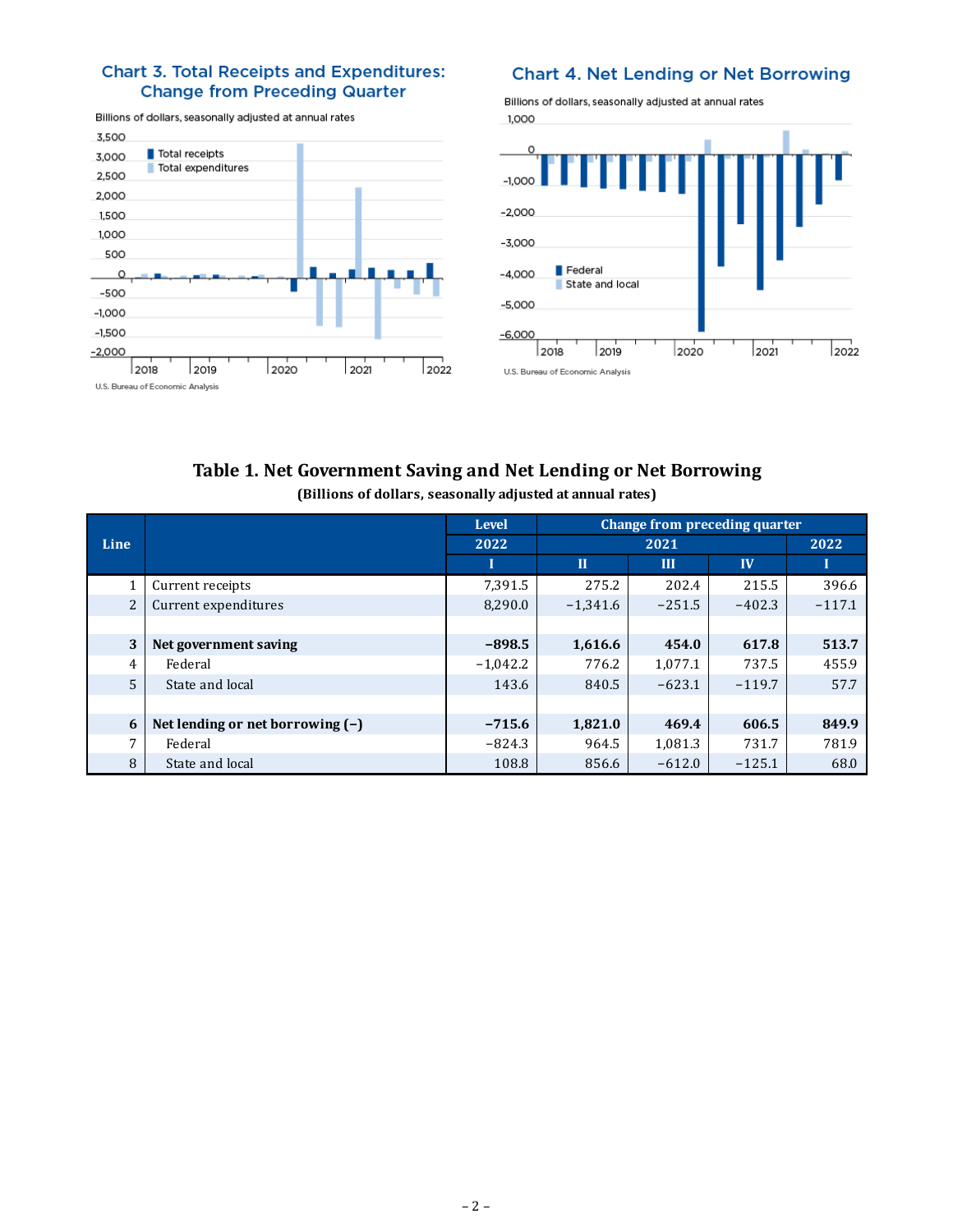# **Federal Government**

Net federal government saving was −\$1,042.2 billion in the first quarter, increasing \$455.9 billion from −\$1,498.1 billion in the fourth quarter (table 2). In the first quarter, current receipts accelerated and current expenditures decreased less relative to the fourth quarter.

Federal government net borrowing was \$824.3 billion in the first quarter, decreasing \$781.9 billion from \$1,606.2 billion in the fourth quarter.

### **Coronavirus (COVID–19) Impact on the First-Quarter 2022 Federal Government Receipts and Expenditures Estimate**

The first-quarter estimate for federal government receipts and expenditures reflected the continued economic impact of the COVID–19 pandemic. Government assistance payments in the form of forgivable loans to businesses, grants to state and local governments, and social benefits to households all decreased as provisions of several federal programs expired or tapered off. The full economic effects of the COVID–19 pandemic cannot be quantified in the federal government receipts and expenditures estimate for the first quarter of 2022, because the impacts are [generally embedded in source data and cannot be separately identified. For more information, see the table "Effects](https://www.bea.gov/sites/default/files/2022-05/effects-of-selected-federal-pandemic-response-programs-on-federal-government-receipts-expenditures-and-saving-2022q1-2nd.pdf) of Selected Federal Pandemic Response Programs on Federal Government Receipts, Expenditures, and Saving."

- Personal current taxes (line 3) accelerated in the first quarter, increasing \$213.1 billion after increasing \$89.9 billion in the fourth quarter, reflecting an acceleration in nonwithheld taxes. The acceleration in nonwithheld taxes reflected an acceleration in declarations and final settlements and a downturn in refunds.
- Taxes on production and imports (line 4) accelerated in the first quarter. Customs duties accelerated in the first quarter, increasing \$12.9 billion after increasing \$5.3 billion in the fourth quarter, primarily reflecting an acceleration in the volume of imports. Excise taxes also accelerated, reflecting an upturn in taxes on air transport.
- Contributions for government social insurance (line 7) decelerated in the first quarter, reflecting the pattern of wages. Contributions for FICA (Federal Insurance Contributions Act) by employers, employees, and the self-employed decelerated. Partially offsetting the deceleration, contributions for Medicare were boosted \$5.2 billion as a result of premium increases.
- Income receipts on assets (line 8) accelerated in the first quarter, reflecting an acceleration in dividends from Federal Reserve banks.
- Current transfer receipts (line 9) turned down in the first quarter, reflecting downturns in current transfer receipts from the rest of the world and current transfer receipts from business. The downturn in current transfer receipts from the rest of the world reflects a decrease in fines paid by foreign businesses. The downturn in current transfer receipts from business reflected a larger decrease in net insurance settlements.
- Current surplus of government enterprises (line 10) decreased more in the first quarter, decreasing \$3.5 billion after decreasing \$0.7 billion in the fourth quarter, reflecting a decrease in the operating surplus of the Federal Housing Administration.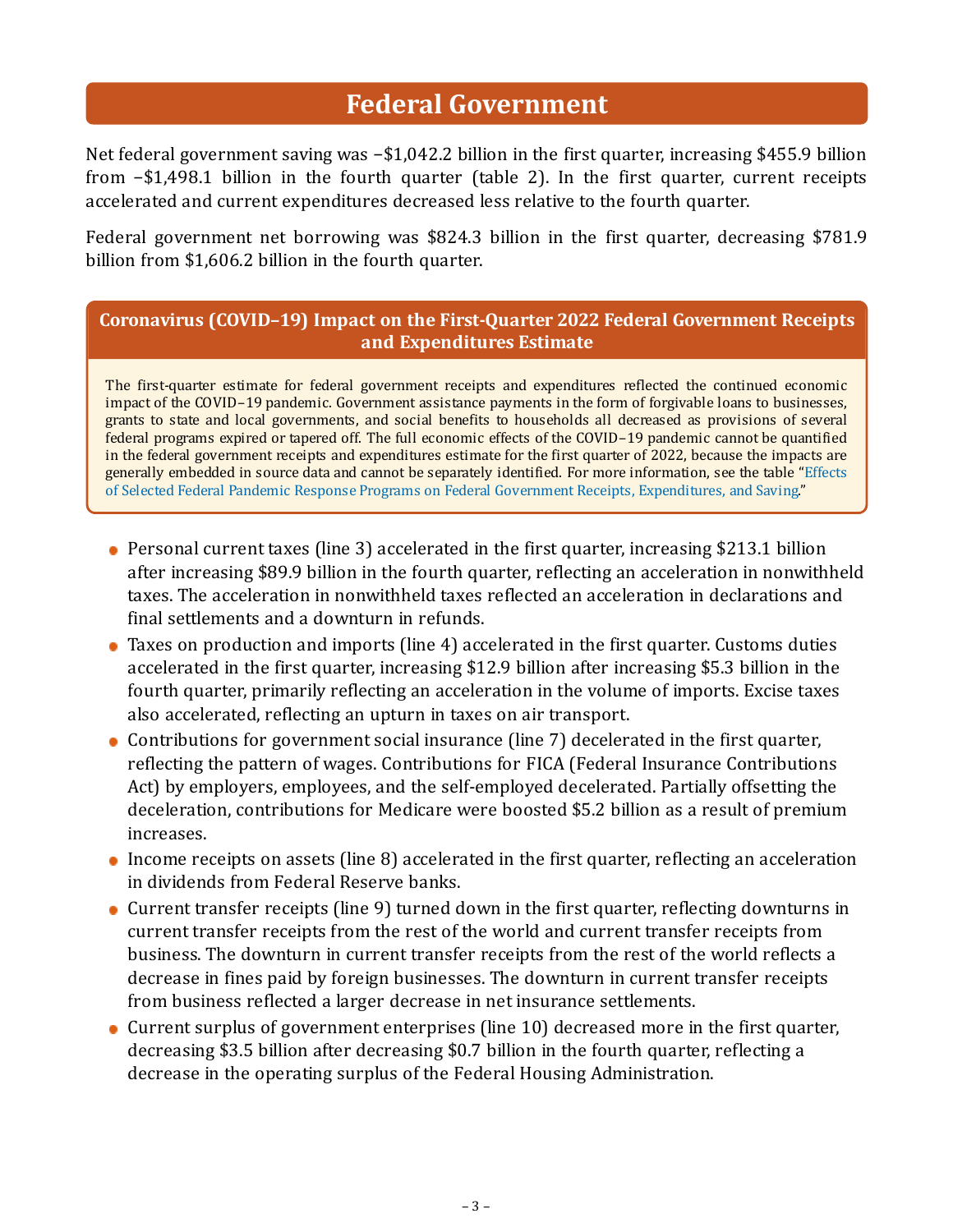- Government social benefits to persons (line 17) decreased less in the first quarter, decreasing \$55.6 billion after decreasing \$200.0 billion in the fourth quarter. The smaller decrease in the first quarter reflects a smaller decrease in unemployment benefits. The child tax credit payments enacted by the American Rescue Plan Act turned down; prepayments that began in the third quarter were scheduled through the end of 2021 with the remainder of the credits disbursed through 2022. Transfers to nonprofit institutions turned down, reflecting a downturn in transfers from the Public Health and Social Services Emergency Fund. Supplemental Nutrition Assistance Program (SNAP) benefits turned down in the first quarter. These decreases were partially offset by an acceleration in social security benefits, reflecting a 5.9 percent cost-of-living adjustment.
- Grants-in-aid to state and local governments (line 20) turned up in the first quarter, reflecting a smaller decrease in general economic and labor affairs grants and an acceleration in Medicaid grants. The smaller decrease in general economic and labor affairs reflected decreased funding from the Coronavirus State and Local Fiscal Recovery Funds to help state and local governments bridge budget shortfalls.
- Other current transfer payments to the rest of the world (line 21) turned up in the first quarter, reflecting an upturn in grants to the rest of the world.
- Interest payments (line 22) decelerated in the first quarter, reflecting a deceleration in interest paid on Treasury Inflation-Protected Securities.
- Subsidies (line 23) decreased less in the first quarter, reflecting the expiration of subsidies related to many of the pandemic response programs, including the Paycheck Protection Program loans to businesses, tax credits to fund paid sick leave, employee retention tax credit, and restaurant revitalization subsidies. Other pandemic-related subsidies turned down, including the emergency grants to closed entertainment venues and Public Health and Social Services Emergency Fund to private hospitals.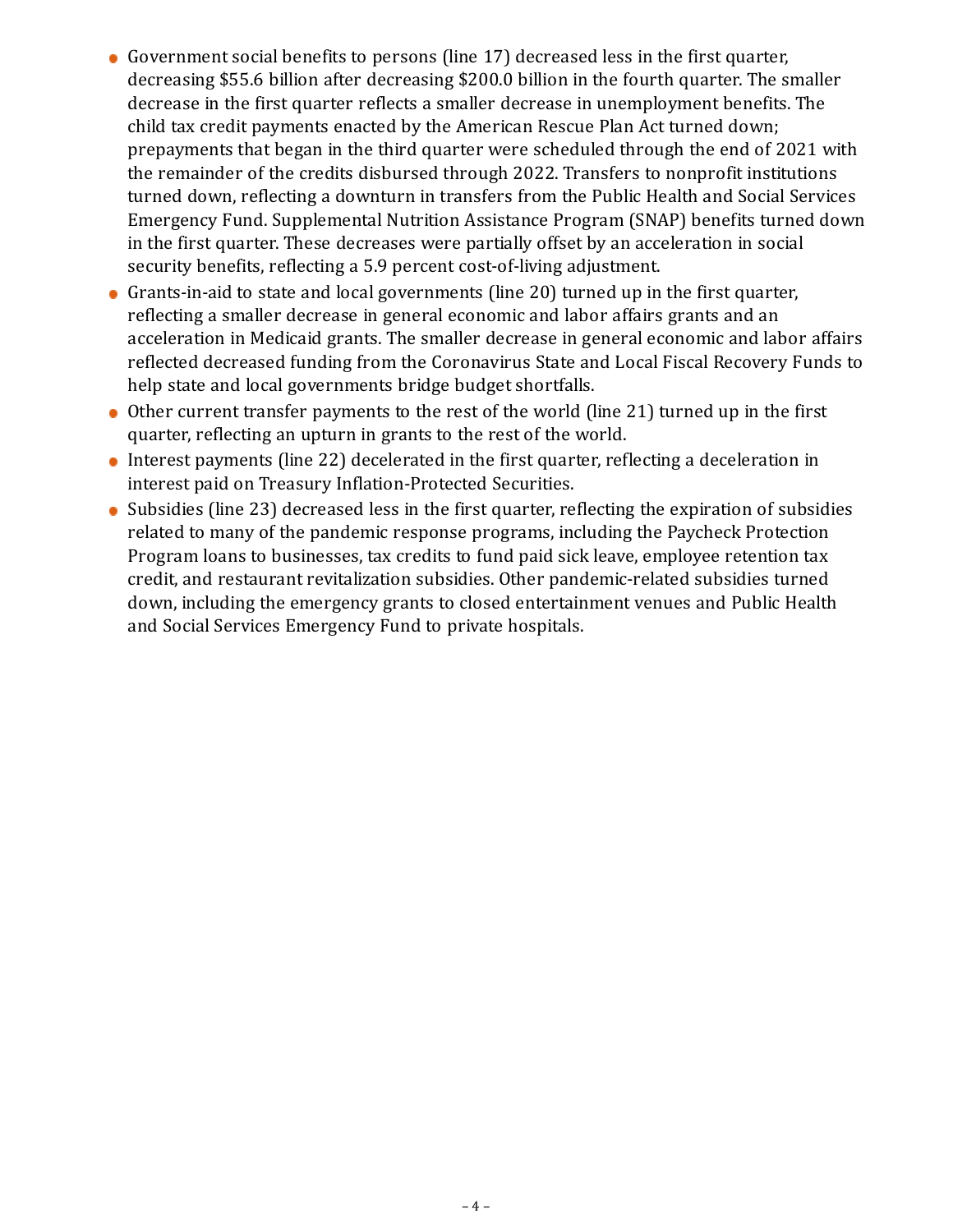## **Table 2. Federal Government Current Receipts and Expenditures**

**(Billions of dollars, seasonally adjusted at annual rates)**

|                |                                               | Level      | Change from preceding quarter |          |          |          |
|----------------|-----------------------------------------------|------------|-------------------------------|----------|----------|----------|
| Line           |                                               | 2022       |                               | 2021     |          | 2022     |
|                |                                               | Ī          | $\mathbf{I}\mathbf{I}$        | III      | IV       | T        |
| $\mathbf{1}$   | <b>Current receipts</b>                       | 4,750.4    | 195.2                         | 147.0    | 140.6    | 285.0    |
| $\overline{c}$ | Current tax receipts                          | 2,848.9    | 134.3                         | 96.7     | 91.7     | 232.2    |
| 3              | Personal current taxes                        | 2,339.0    | 94.2                          | 89.9     | 89.9     | 213.1    |
| $\overline{4}$ | Taxes on production and imports               | 193.2      | 11.6                          | $-4.9$   | 5.4      | 14.9     |
| 5              | Taxes on corporate income                     | 283.4      | 28.6                          | 10.9     | $-4.7$   | 2.2      |
| 6              | Taxes from the rest of the world              | 33.3       | $-0.1$                        | $1.0\,$  | 1.1      | 1.9      |
| 7              | Contributions for government social insurance | 1,682.0    | 37.8                          | 38.7     | 44.6     | 43.0     |
| 8              | Income receipts on assets                     | 168.3      | 29.5                          | 11.1     | 3.1      | 15.1     |
| 9              | Current transfer receipts                     | 55.6       | $-6.1$                        | $-1.1$   | 1.9      | $-1.9$   |
| 10             | Current surplus of government enterprises     | $-4.5$     | $-0.3$                        | 1.6      | $-0.7$   | $-3.5$   |
|                |                                               |            |                               |          |          |          |
| 11             | <b>Current expenditures</b>                   | 5,792.6    | $-580.9$                      | $-930.1$ | $-596.9$ | $-170.9$ |
| 12             | Consumption expenditures                      | 1,195.1    | $-11.8$                       | $-12.0$  | $-0.5$   | $-0.5$   |
| 13             | National defense                              | 705.9      | 2.6                           | 0.3      | $-2.7$   | $-1.7$   |
| 14             | Nondefense                                    | 489.2      | $-14.5$                       | $-12.3$  | 2.3      | 1.1      |
| 15             | Current transfer payments                     | 3,887.0    | $-863.7$                      | $-783.3$ | $-376.5$ | $-34.7$  |
| 16             | Government social benefits                    | 2,909.1    | $-1,705.7$                    | $-237.0$ | $-200.7$ | $-54.9$  |
| 17             | To persons                                    | 2,880.7    | $-1,698.3$                    | $-236.0$ | $-200.0$ | $-55.6$  |
| 18             | To the rest of the world                      | 28.4       | $-7.4$                        | $-1.0$   | $-0.7$   | 0.7      |
| 19             | Other current transfer payments               | 977.9      | 842.0                         | $-546.4$ | $-175.8$ | 20.2     |
| 20             | Grants-in-aid to state and local governments  | 916.3      | 850.7                         | $-575.1$ | $-152.9$ | 12.1     |
| 21             | To the rest of the world                      | 61.6       | $-8.7$                        | 28.7     | $-22.9$  | 8.1      |
| 22             | Interest payments                             | 561.1      | 1.3                           | 7.8      | 29.9     | 19.6     |
| 23             | Subsidies                                     | 149.4      | 293.2                         | $-142.5$ | $-249.8$ | $-155.3$ |
|                |                                               |            |                               |          |          |          |
| 24             | Net federal government saving                 | $-1,042.2$ | 776.2                         | 1,077.1  | 737.5    | 455.9    |
| 25             | Social insurance funds                        | $-387.7$   | 119.8                         | 228.4    | 247.5    | $-34.5$  |
| 26             | Other                                         | $-654.5$   | 656.4                         | 848.7    | 490.0    | 490.4    |
|                |                                               |            |                               |          |          |          |
|                | Addenda:                                      |            |                               |          |          |          |
| 27             | <b>Total receipts</b>                         | 4,776.1    | 195.8                         | 149.3    | 142.3    | 285.7    |
| 28             | Current receipts                              | 4,750.4    | 195.2                         | 147.0    | 140.6    | 285.0    |
| 29             | Capital transfer receipts                     | 25.7       | $0.5\,$                       | 2.3      | 1.7      | 0.7      |
| 30             | <b>Total expenditures</b>                     | 5,600.5    | $-768.6$                      | $-932.1$ | $-589.4$ | $-496.1$ |
| 31             | Current expenditures                          | 5,792.6    | $-580.9$                      | $-930.1$ | $-596.9$ | $-170.9$ |
| 32             | Gross government investment                   | 374.9      | 6.4                           | 10.8     | 4.6      | 4.4      |
| 33             | Capital transfer payments                     | 93.7       | $-207.8$                      | 10.7     | $-9.2$   | 2.3      |
| 34             | Net purchases of nonproduced assets           | $-324.4$   | 18.0                          | $-17.9$  | 18.2     | $-324.4$ |
| 35             | Less: Consumption of fixed capital            | 336.3      | 4.4                           | 5.5      | 6.2      | 7.5      |
| 36             | Net lending or net borrowing (-)              | $-824.3$   | 964.5                         | 1,081.3  | 731.7    | 781.9    |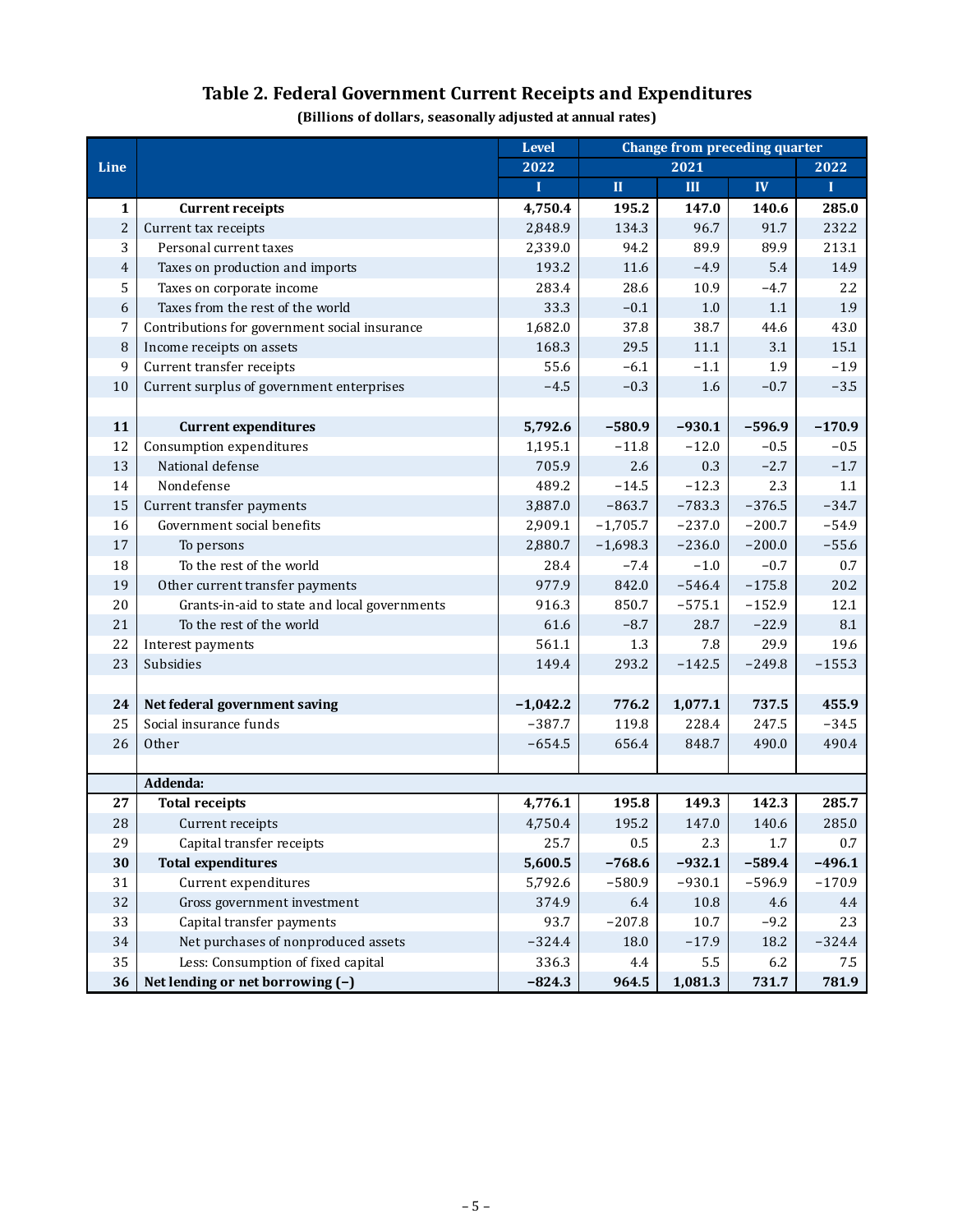#### **Source Data and Other Information About Federal Government Estimates**

Estimates of federal government current receipts, current expenditures, and net federal government saving are based on data from the federal budget, from the *Monthly Treasury Statement* and other reports from the U.S. Department of the Treasury, and from other federal government agencies. Total receipts, total expenditures, and net lending or net borrowing, which are alternative measures of the federal fiscal position, are based on these same sources.

Quarterly and annual estimates are available monthly in National Income and Product Accounts (NIPA) table [3.2](https://apps.bea.gov/iTable/iTable.cfm?reqid=19&step=3&isuri=1&nipa_table_list=87&categories=survey). Detailed annual estimates of these transactions by component are available in NIPA tables [3.4,](https://apps.bea.gov/iTable/iTable.cfm?reqid=19&step=3&isuri=1&nipa_table_list=89&categories=survey) [3.5,](https://apps.bea.gov/iTable/iTable.cfm?reqid=19&step=3&isuri=1&nipa_table_list=90&categories=survey) [3.6](https://apps.bea.gov/iTable/iTable.cfm?reqid=19&step=3&isuri=1&nipa_table_list=91&categories=survey), [3.7,](https://apps.bea.gov/iTable/iTable.cfm?reqid=19&step=3&isuri=1&nipa_table_list=92&categories=survey) [3.8,](https://apps.bea.gov/iTable/iTable.cfm?reqid=19&step=3&isuri=1&nipa_table_list=93&categories=survey) [3.12,](https://apps.bea.gov/iTable/iTable.cfm?reqid=19&step=3&isuri=1&nipa_table_list=110&categories=survey) and [3.13,](https://apps.bea.gov/iTable/iTable.cfm?reqid=19&step=3&isuri=1&nipa_table_list=111&categories=survey) and quarterly estimates for selected series are available in NIPA [underlying detail](https://apps.bea.gov/iTable/index_UD.cfm) tables.

Each year, [BEA translates](https://apps.bea.gov/scb/2022/04-april/0422-federal-budget.htm) the information in the federal budget into a NIPA framework.<sup>1</sup> For a historical time series of reconciliations of the NIPA estimates with the federal budget, see NIPA table [3.18b.](https://apps.bea.gov/iTable/iTable.cfm?reqid=19&step=3&isuri=1&nipa_table_list=122&categories=survey)

1. See Mark S. Ludwick and Brendan I. Brankin, "[NIPA Translation of the Fiscal Year 2020 Federal Budget,](https://apps.bea.gov/scb/2019/05-may/0519-federal-budget.htm)" *Survey of Current Business* 99 (May 2019).

# **State and Local Government**

Net state and local government saving was \$143.6 billion in the first quarter, increasing \$57.7 billion from \$85.9 billion in the fourth quarter. In the first quarter, current receipts turned up and current expenditures accelerated relative to the fourth quarter (table 3).

State and local government net lending was \$108.8 billion, increasing \$68.0 billion from \$40.8 billion in the fourth quarter.

- Personal current taxes (line 3) accelerated in the first quarter, reflecting an acceleration in personal income taxes.
- Taxes on production and imports (line 4) decelerated in the first quarter, reflecting decelerations in sales taxes and severance taxes.
- Federal grants-in-aid (line 9) turned up in the first quarter reflecting a smaller decrease in general economic and labor affairs grants and an acceleration in Medicaid grants. The smaller decrease in general economic and labor affairs reflected decreased funding from the Coronavirus State and Local Fiscal Recovery Funds to help state and local governments bridge budget shortfalls.
- Current surplus of government enterprises (line 11) turned up in the first quarter, reflecting an increase in federal subsidies to mass transit enterprises.
- Consumption expenditures (line 13) accelerated in the first quarter, reflecting an acceleration in purchases of petroleum and an acceleration in compensation of general government employees.
- Government social benefits (line 14) accelerated in the first quarter, reflecting an upturn in general assistance benefits and an acceleration in Medicaid benefits.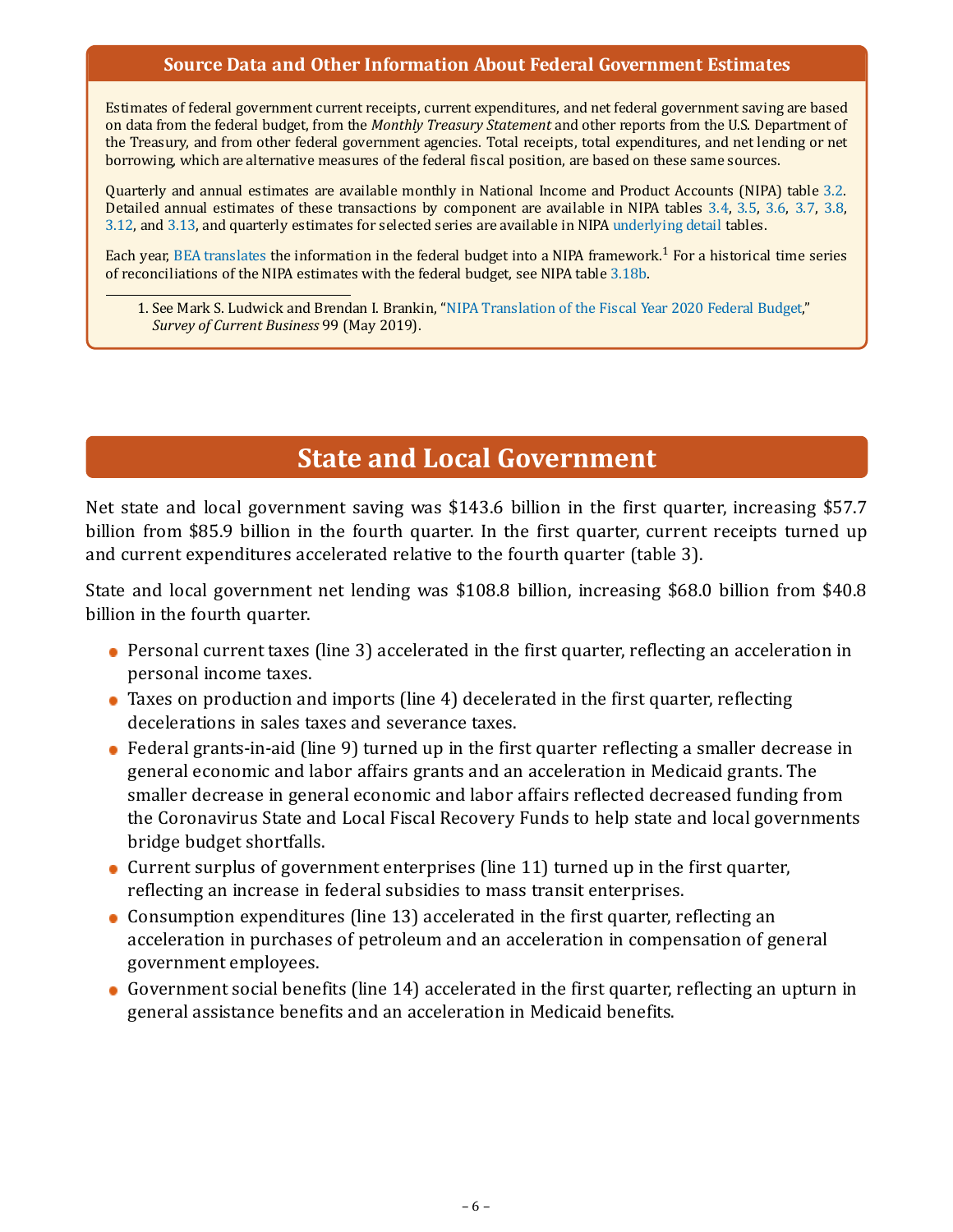|                |                                               | <b>Level</b> | <b>Change from preceding quarter</b> |           |          |         |
|----------------|-----------------------------------------------|--------------|--------------------------------------|-----------|----------|---------|
| Line           |                                               | 2022         |                                      | 2021      |          | 2022    |
|                |                                               | $\mathbf I$  | $\mathbf{I}$                         | III       | IV       | T       |
| $\mathbf{1}$   | <b>Current receipts</b>                       | 3,557.4      | 930.7                                | $-519.7$  | $-77.9$  | 123.6   |
| $\overline{c}$ | Current tax receipts                          | 2,368.2      | 77.3                                 | 45.5      | 77.3     | 108.6   |
| 3              | Personal current taxes                        | 671.7        | 26.2                                 | 18.7      | 24.0     | 42.6    |
| $\overline{4}$ | Taxes on production and imports               | 1,541.1      | 44.6                                 | 23.3      | 33.4     | 25.9    |
| 5              | Taxes on corporate income                     | 155.4        | 6.4                                  | 3.4       | 20.1     | 40.0    |
| 6              | Contributions for government social insurance | 22.9         | 0.7                                  | 0.6       | 0.3      | 0.1     |
| 7              | Income receipts on assets                     | 100.5        | 0.3                                  | 0.7       | 0.9      | 0.9     |
| $\, 8$         | Current transfer receipts                     | 1,075.0      | 848.2                                | $-574.3$  | $-151.8$ | 13.0    |
| 9              | Federal grants-in-aid                         | 916.3        | 850.7                                | $-575.1$  | $-152.9$ | 12.1    |
| $10\,$         | Other                                         | 158.7        | $-2.5$                               | $0.8\,$   | 1.0      | $1.0\,$ |
| 11             | Current surplus of government enterprises     | $-9.3$       | 4.1                                  | $\rm 8.0$ | $-4.7$   | 0.9     |
|                |                                               |              |                                      |           |          |         |
| 12             | <b>Current expenditures</b>                   | 3,413.7      | 90.2                                 | 103.4     | 41.7     | 65.9    |
| 13             | Consumption expenditures                      | 2,180.3      | 48.8                                 | 65.3      | 38.7     | 61.0    |
| 14             | Government social benefits                    | 948.5        | 35.5                                 | 47.7      | 6.0      | 9.3     |
| 15             | Interest payments                             | 284.2        | $-0.1$                               | $-1.7$    | $-3.0$   | $-4.4$  |
| 16             | Subsidies                                     | 0.7          | 6.1                                  | $-8.0$    | $0.0\,$  | 0.1     |
|                |                                               |              |                                      |           |          |         |
| 17             | Net state and local government saving         | 143.6        | 840.5                                | $-623.1$  | $-119.7$ | 57.7    |
| 18             | Social insurance funds                        | 6.0          | 0.6                                  | 0.5       | $0.4\,$  | 0.3     |
| 19             | Other                                         | 137.6        | 839.9                                | $-623.6$  | $-120.1$ | 57.4    |
|                |                                               |              |                                      |           |          |         |
|                | Addenda:                                      |              |                                      |           |          |         |
| 20             | <b>Total receipts</b>                         | 3,641.0      | 933.6                                | $-511.5$  | $-88.5$  | 125.5   |
| 21             | Current receipts                              | 3,557.4      | 930.7                                | $-519.7$  | $-77.9$  | 123.6   |
| 22             | Capital transfer receipts                     | 83.7         | 2.9                                  | 8.1       | $-10.5$  | 2.0     |
| 23             | <b>Total expenditures</b>                     | 3,532.3      | 77.0                                 | 100.4     | 36.7     | 57.6    |
| 24             | Current expenditures                          | 3,413.7      | 90.2                                 | 103.4     | 41.7     | 65.9    |
| 25             | Gross government investment                   | 450.3        | $-4.9$                               | 5.0       | 5.1      | 2.9     |
| 26             | Capital transfer payments                     |              |                                      |           |          |         |
| 27             | Net purchases of nonproduced assets           | 19.1         | 0.3                                  | 0.4       | 0.3      | 0.2     |
| 28             | Less: Consumption of fixed capital            | 350.8        | 8.7                                  | 8.2       | 10.5     | 11.4    |
| 29             | Net lending or net borrowing (-)              | 108.8        | 856.6                                | $-612.0$  | $-125.1$ | 68.0    |

# **Table 3. State and Local Government Current Receipts and Expenditures**

**(Billions of dollars, seasonally adjusted at annual rates)**